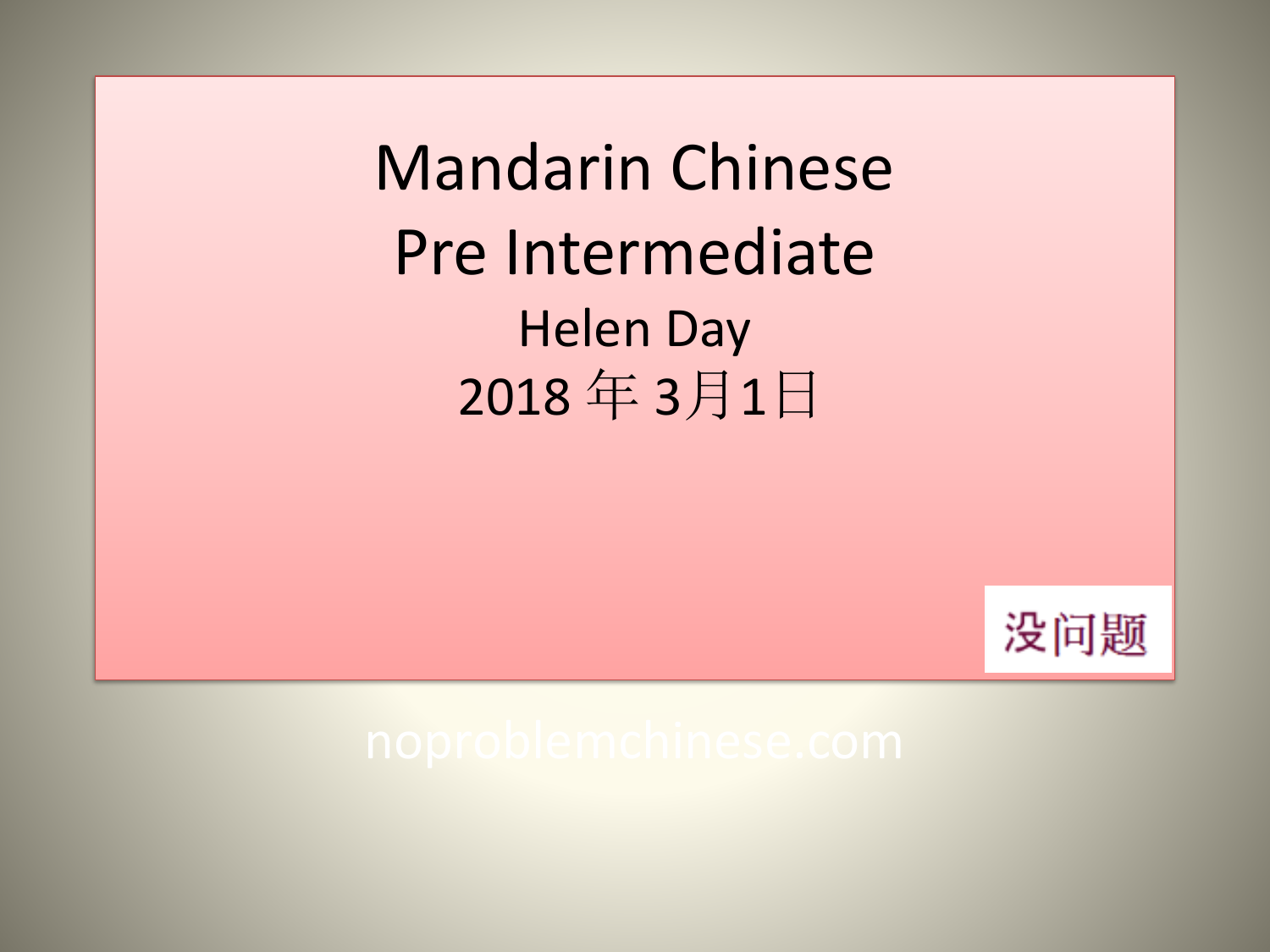作业 - answers

- 我先坐船然后坐校车上学
- 我爸爸先坐公共汽车然后坐地铁上班
- 我妈妈先坐电车然后走路上班
- 王先生先到北京,然后坐飞机去上海
- 我要先学习普通话然后学习日文
- 张太太先去银行然后去学校 (上学)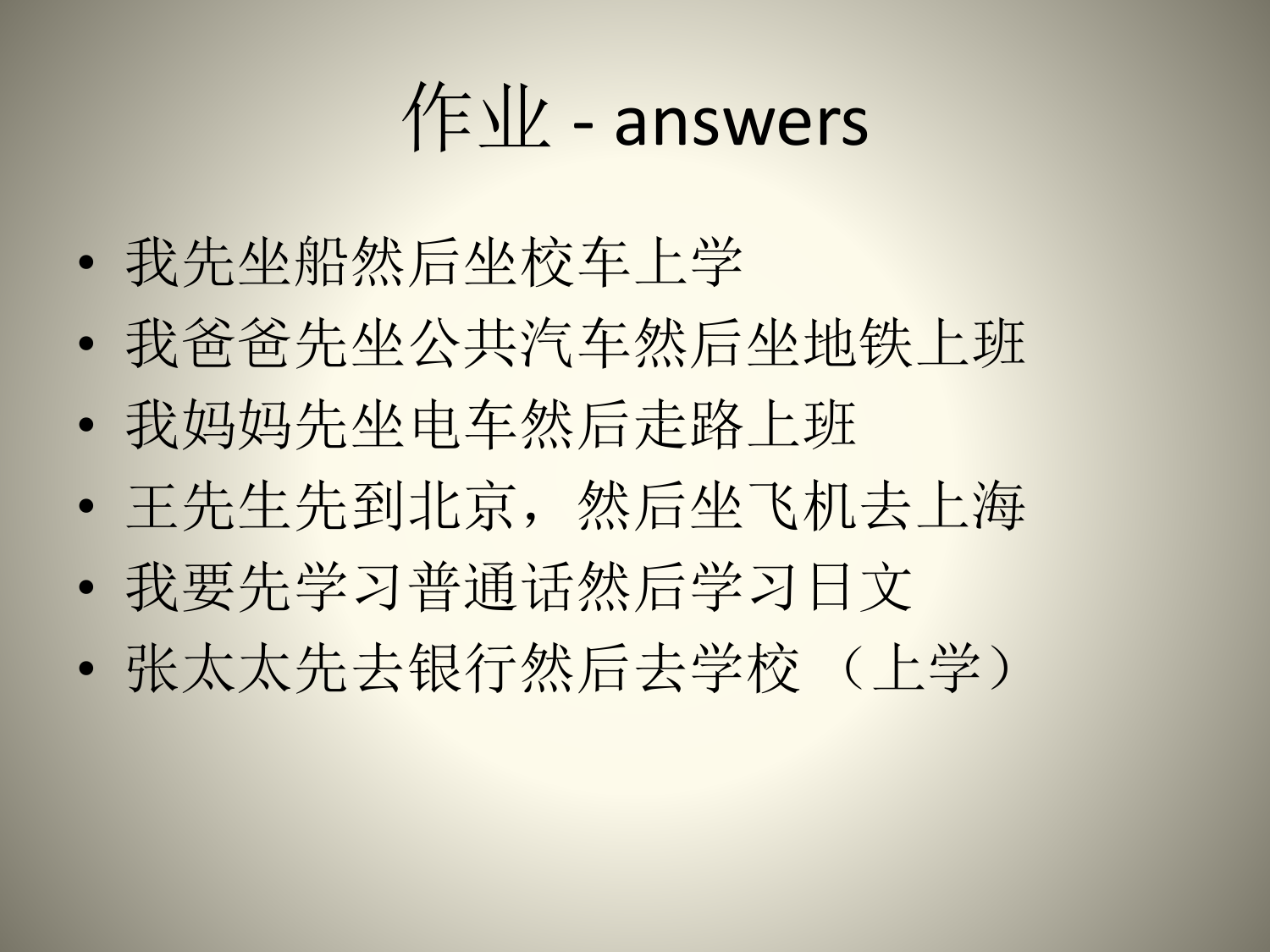• The main topic of this lesson was an important grammar point: ways of defining or adding more information about something. This is just the first presentation. We'll go over this again.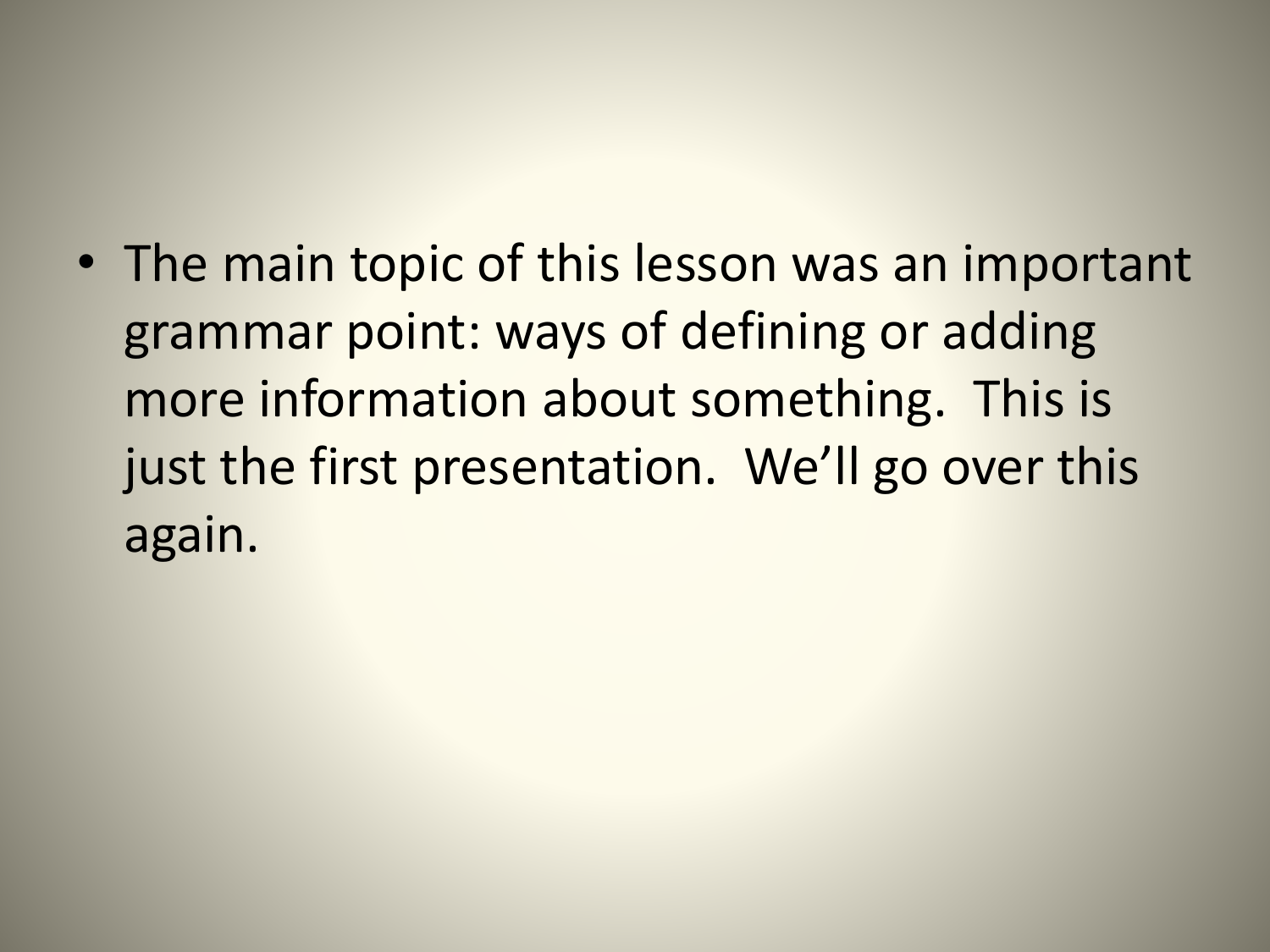## 猫在哪儿?

白色的猫在桌子下。 黑色的猫在椅子上。

(The white cat is under the table. The black cat is on the chair)



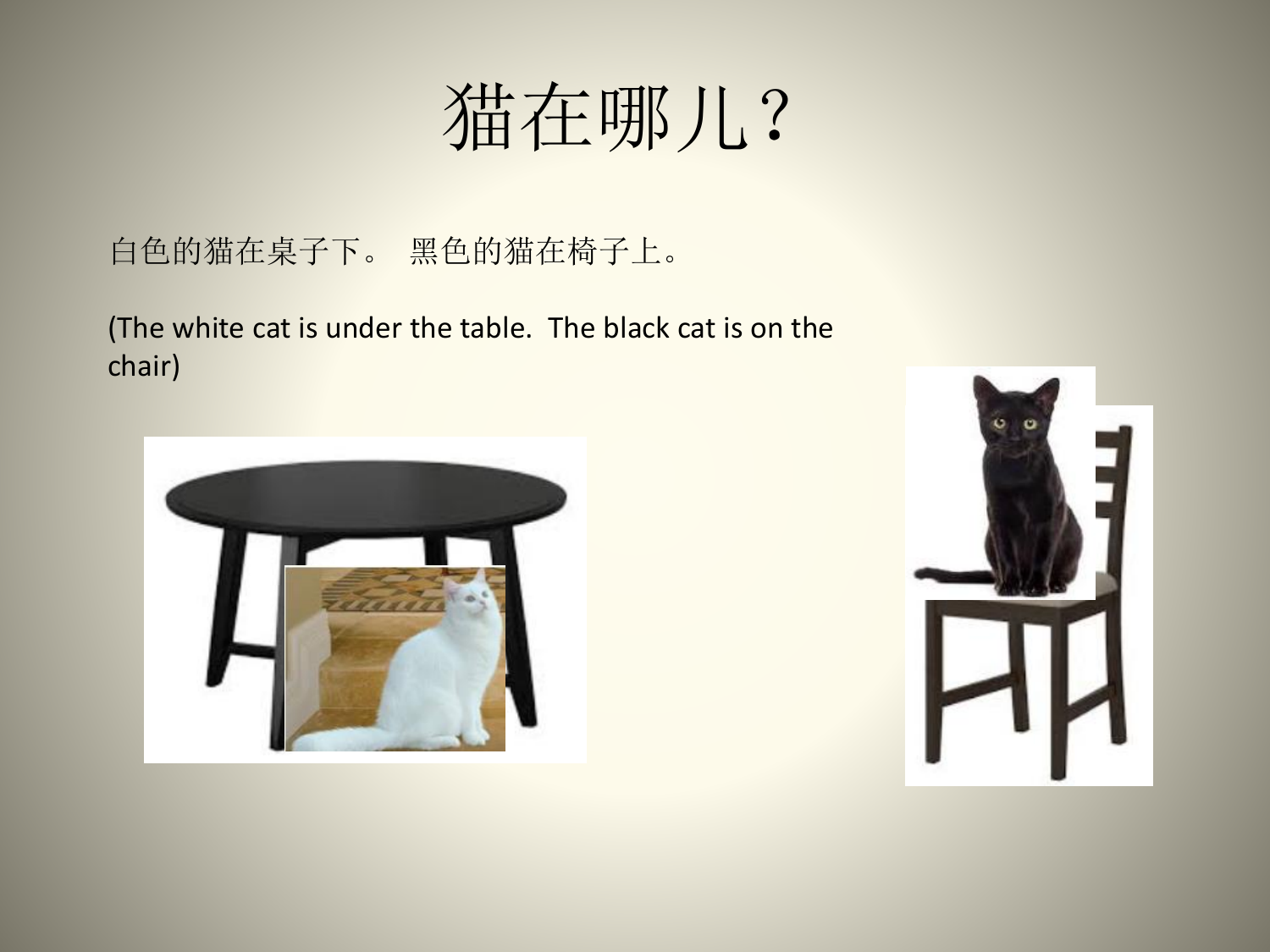

### Please give me that cat 你要哪一只? Which one? ( $\boxtimes$  is the measure word for some animals, including cats)

你要 。。。猫还是 。。。? Do you want … or …..



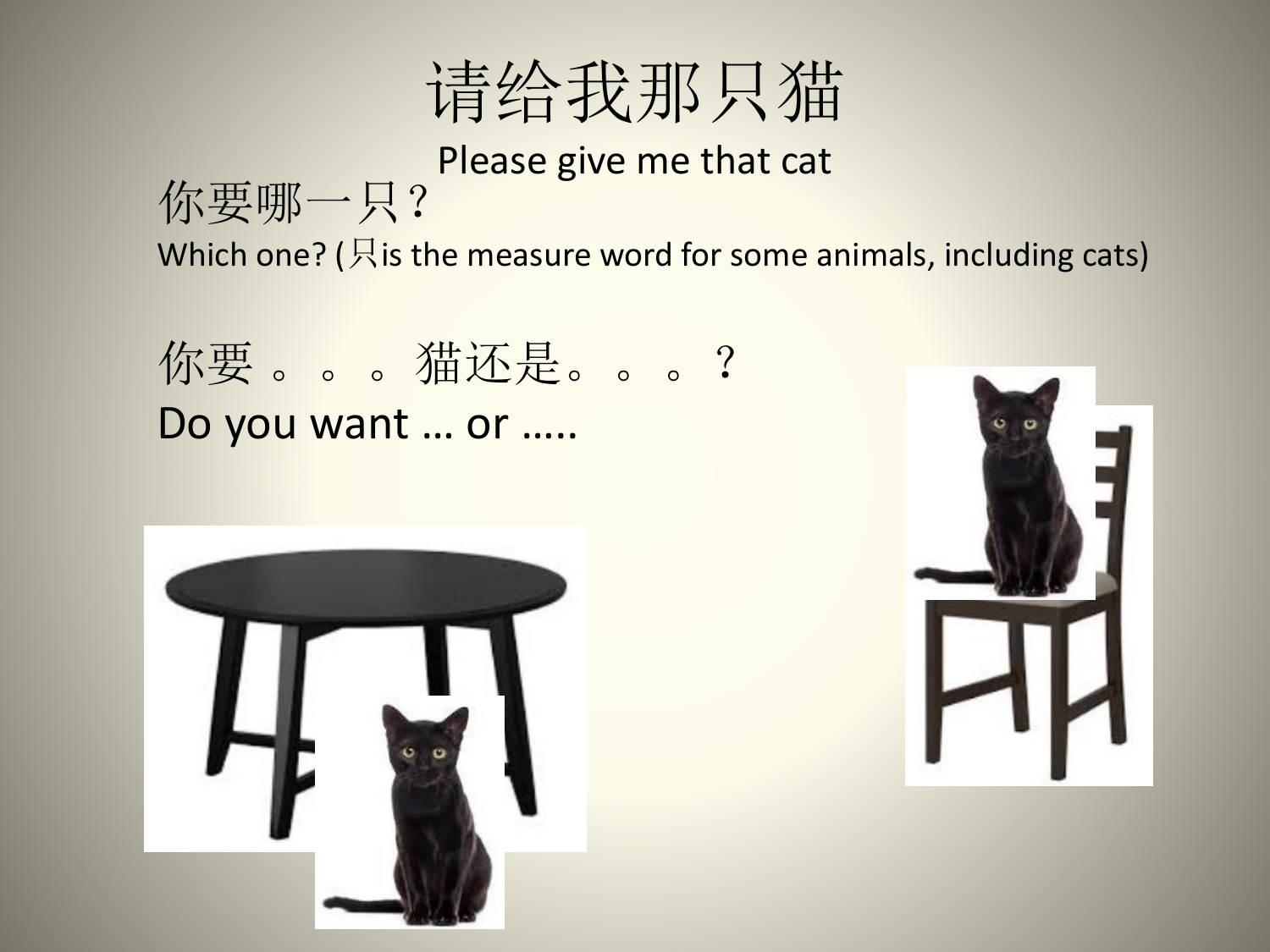## Defining which one

### In English we'd say:

• The cat (which is) under the table or the cat (which is) which is on the chair?

In Chinese you'd say: "The under-the-table type of cat or the on-the-chair type of cat?"

• Our old friend 的 is the way to say: 'type-of' or 'sort-of' in such sentences.

So this gives us the question of:

• 桌子下的猫 还是椅子上的猫?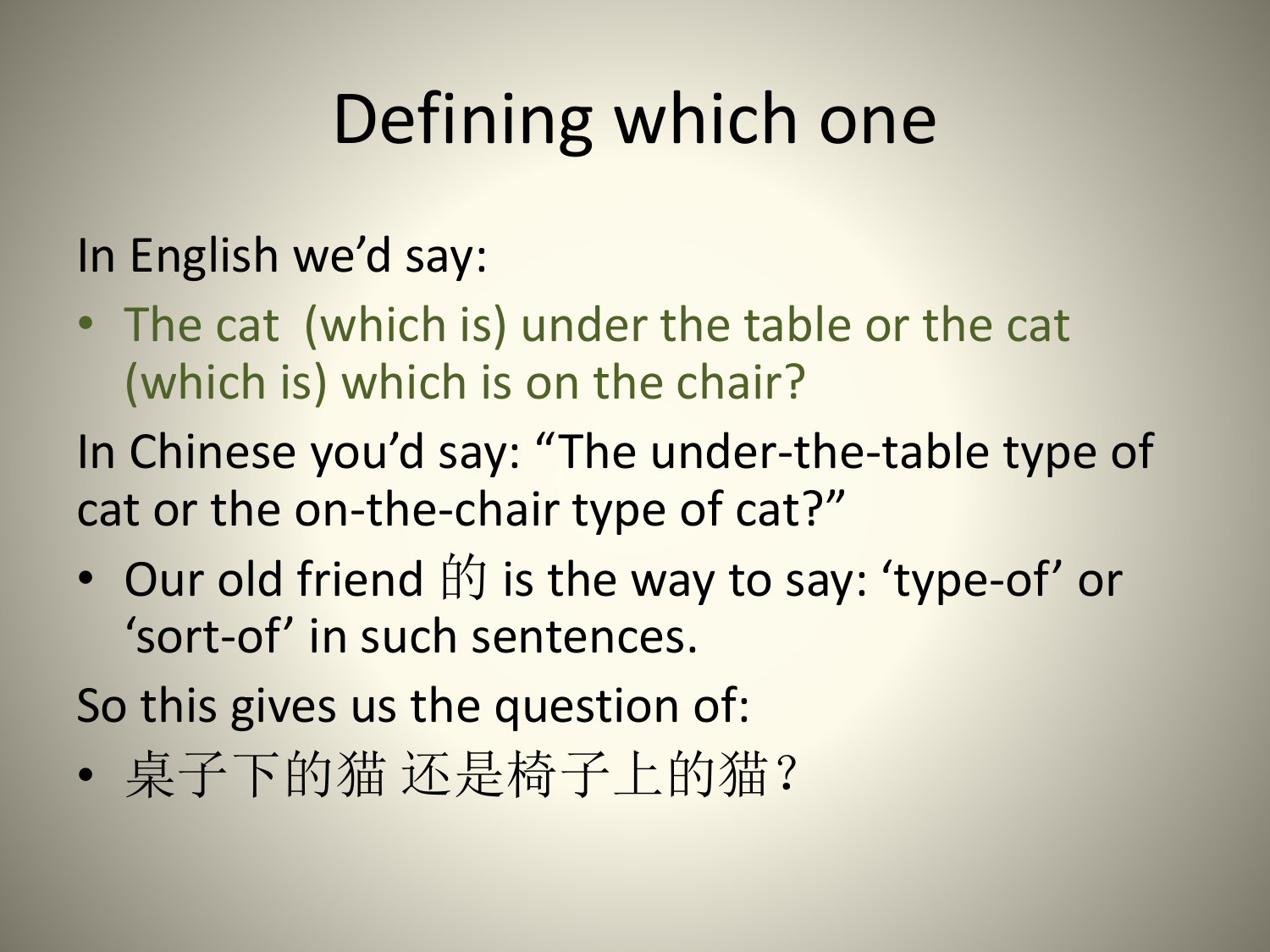

### (Please give me those books)

哪些书?(Which books?)





Table-on type of books or the table under type of books? 桌子上的书还是桌子下的书?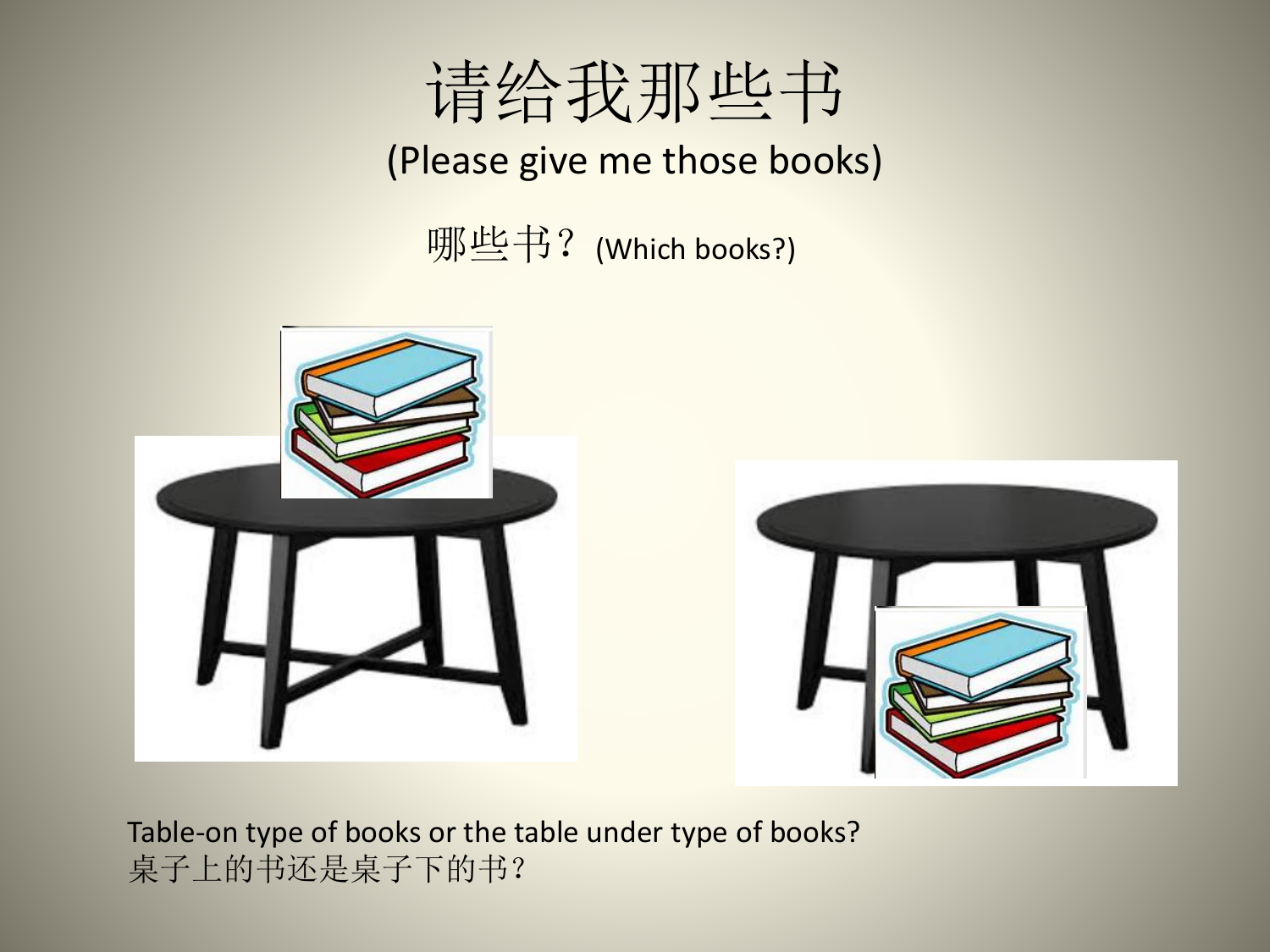

Please give me that table

哪张桌子? Which table? (张 is the measure word for flat things, such as tables)





Apple-on type of table or books-under sort of table? 苹果上的桌子还是书下的桌子?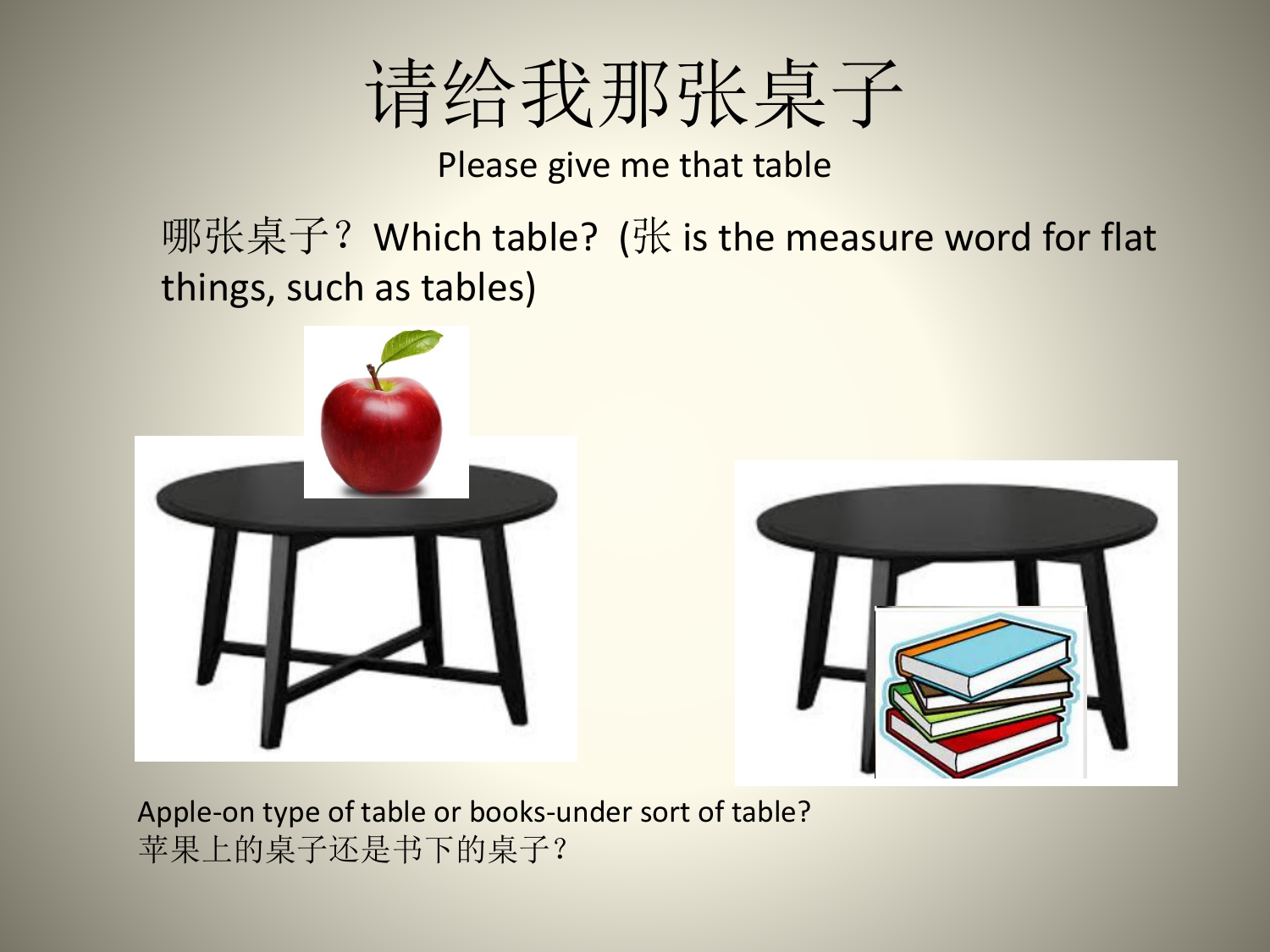请给我那个椅子

Please give me that chair.

哪一个? which one?



Aeroplane-on type of chair or computer-on type of chair? 飞机上的椅子还是电脑上的椅子?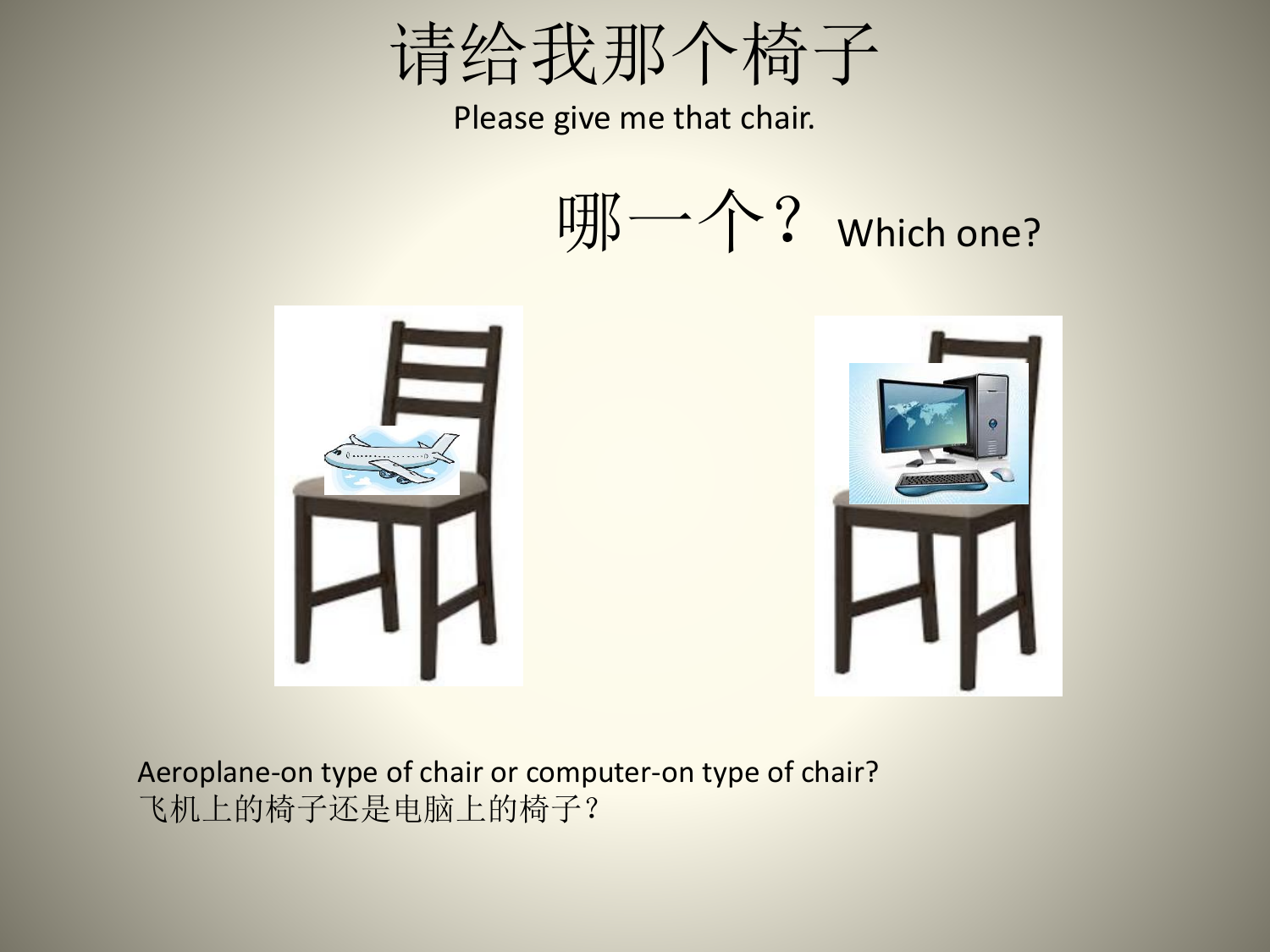## **Translate the following – first into 'chinglish'**

- I like the bookshop in the hotel
- The woman who is outside the school is my aunt
- The things that he bought are expensive
- The book I want to read is new
- The children who live in China are very young
- The big hotel in Shanghai is expensive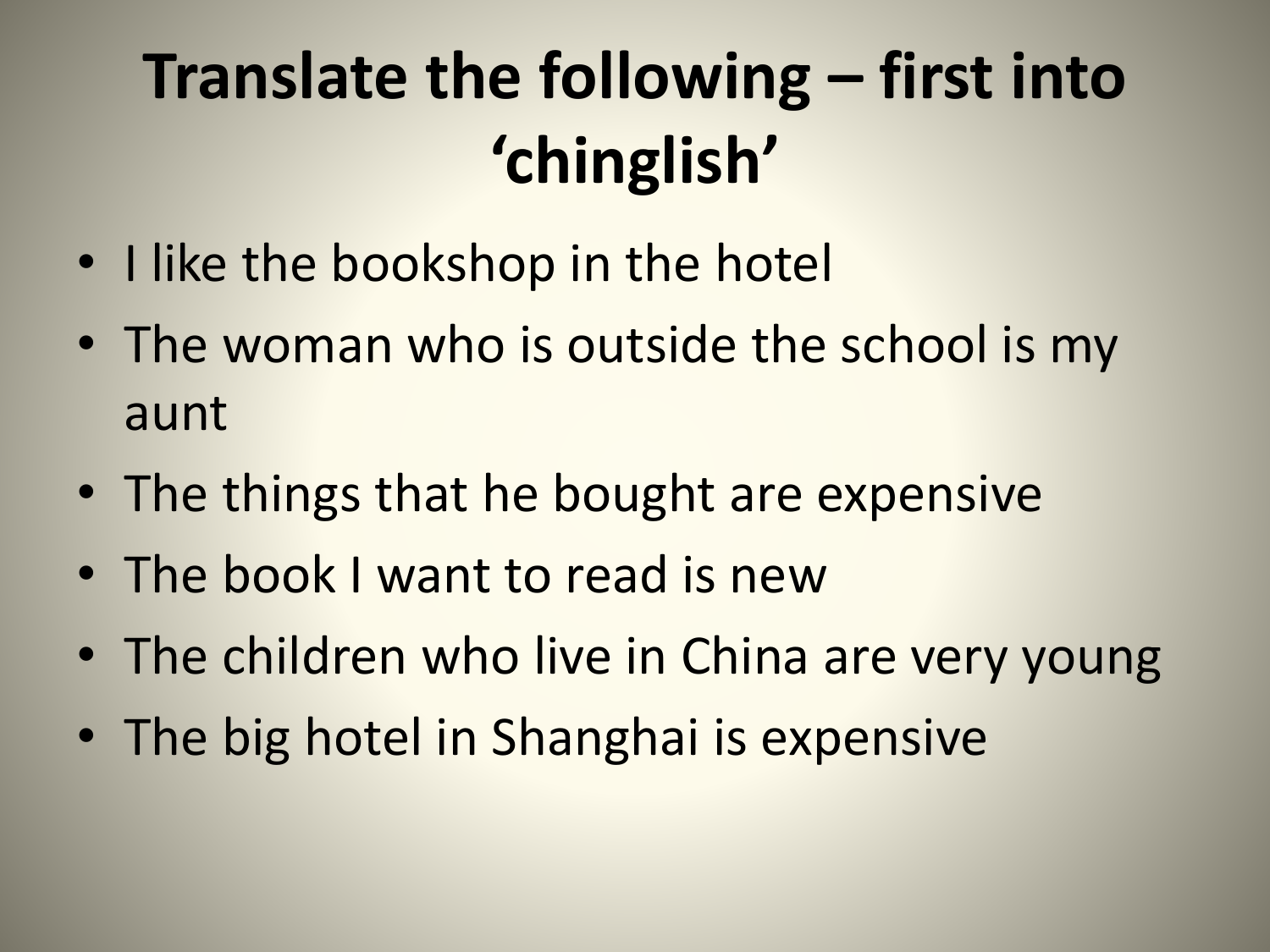# **In 'chinglish' this would be …**

- I like the *hotel-in sort of* bookshop
- The *hotel-outside sort of* woman is my aunt
- The *he bought sort of things* are expensive
- The *I want to read sort of book* is new
- The *live in China sort of children* are very young
- The in Shanghai sort of big hotel is expensive